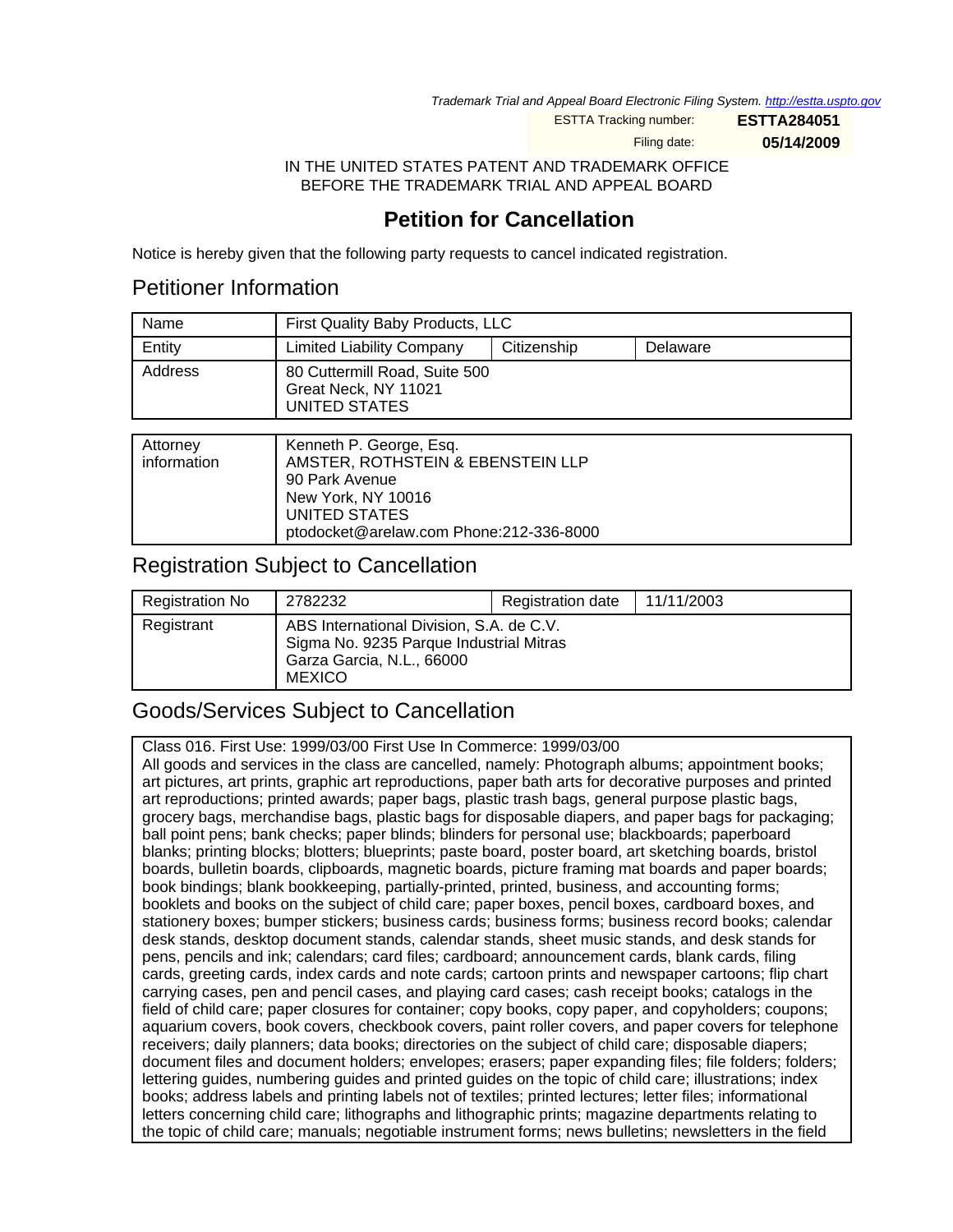of child care; newspapers; order forms; art pads, calendar desk pads, desk pads, inking pads, note pads, prescription reminder pads, score pads, scratch pads, drawing pads, stamp pads, writing pads, and sandpaper pads for sharpening drawing pencils; adding machine paper, art paper, bond paper, carbon paper, cleaning and polishing paper, computer paper, construction paper, copy paper, corrugated paper, craft paper, crepe paper filler paper, gift wrapping paper, illustration paper, laminated paper, lining paper, loose-leaf paper, newsprint paper, note paper, packing paper, recycled paper, tissue paper, toilet paper, and synthetic paper; mounted and unmounted photographs; printing type; printed survey answer sheets and printed answer sheets on the subject of child care; sheet music, score sheets, instruction sheets on diapers and child care, and sheet books of paper and music; file sorters and memo sorters

# Grounds for Cancellation

| Attachments | Petition for Cancellation - CUTIE BABY.pdf (9 pages) (312351 bytes) |
|-------------|---------------------------------------------------------------------|
|-------------|---------------------------------------------------------------------|

## **Certificate of Service**

The undersigned hereby certifies that a copy of this paper has been served upon all parties, at their address record by Overnight Courier on this date.

| Signature | /Holly Pekowsky/     |
|-----------|----------------------|
| Name      | Holly Pekowsky, Esq. |
| Date      | 05/14/2009           |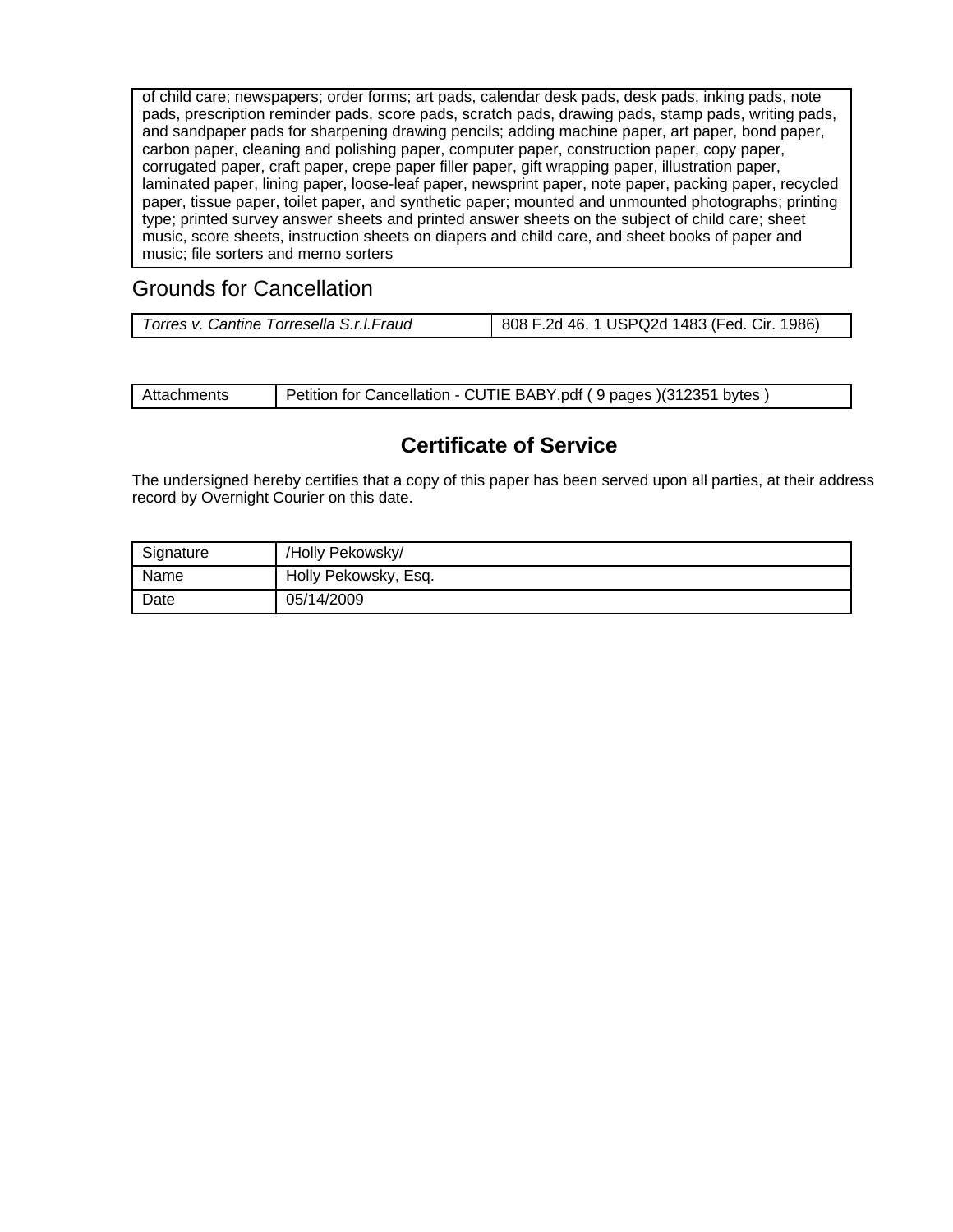## UNITED STATES PATENT AND TRADEMARK OFFICE **TRADEMARK TRIAL AND APPEAL BOARD**

### In the Matter of

Registration No. 2,782,232 of ABS International Division, S.A. de C.V. for the mark CUTIE BABY Registered on November 11, 2003

| $- - - - - - x$                              |                    |
|----------------------------------------------|--------------------|
| FIRST QUALITY BABY PRODUCTS, LLC,            | Cancellation No.   |
| Petitioner,                                  | PETITION TO CANCEL |
| v.                                           |                    |
| ABS INTERNATIONAL DIVISION, S.A. DE<br>C.V., |                    |
| Registrant.                                  |                    |
|                                              | <b>AZ</b>          |

In the matter of U.S. Trademark Registration No. 2,782,232 registered on the

Principal Register on November 11, 2003 to ABS International Division, S.A. de C.V.

("Registrant") for the mark CUTIE BABY for:

photograph albums; appointment books; art pictures, art prints, graphic art reproductions, paper bath arts for decorative purposes and printed art reproductions; printed awards; paper bags, plastic trash bags, general purpose plastic bags, grocery bags, merchandise bags, plastic bags for disposable diapers, and paper bags for packaging; ball point pens; bank checks; paper blinds; blinders for personal use; blackboards; paperboard blanks; printing blocks; blotters; blueprints; paste board, poster board, art sketching boards, bristol boards, bulletin boards, clipboards, magnetic boards, picture framing mat boards and paper boards; book bindings; blank bookkeeping, partially-printed, printed, business, and accounting forms; booklets and books on the subject of child care; paper boxes, pencil boxes, cardboard boxes, and stationery boxes; bumper stickers; business cards; business forms; business record books; calendar desk stands, desktop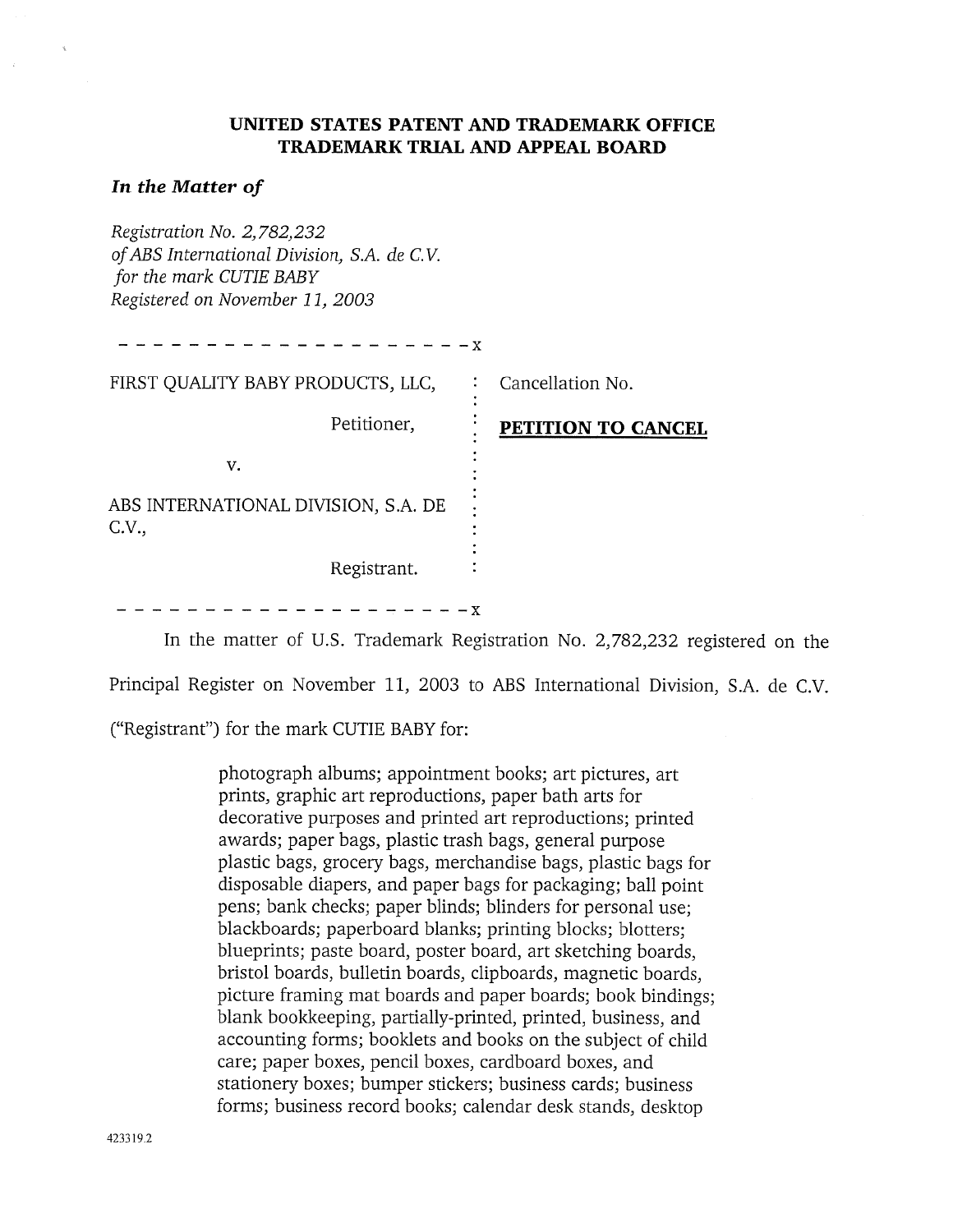document stands, calendar stands, sheet music stands, and desk stands for pens, pencils and ink; calendars; card files; cardboard; announcement cards, blank cards, filing cards, greeting cards, index cards and note cards; cartoon prints and newspaper cartoons; flip chart carrying cases, pen and pencil cases, and playing card cases; cash receipt books; catalogs in the field of child care; paper closures for container; copy books, copy paper, and copyholders; coupons; aquarium covers, book covers, checkbook covers, paint roller covers, and paper covers for telephone receivers; daily planners; data books; directories on the subject of child care; disposable diapers; document files and document holders; envelopes; erasers; paper expanding files; file folders; folders; lettering guides, numbering guides and printed guides on the topic of child care; illustrations; index books; address labels and printing labels not of textiles; printed lectures; letter files; informational letters concerning child care; lithographs and lithographic prints; magazine departments relating to the topic of child care; manuals; negotiable instrument forms; news bulletins; newsletters in the field of child care; newspapers; order forms; art pads, calendar desk pads, desk pads, inking pads, note pads, prescription reminder pads, score pads, scratch pads, drawing pads, stamp pads, writing pads, and sandpaper pads for sharpening drawing pencils; adding machine paper, art paper, bond paper, carbon paper, cleaning and polishing paper, computer paper, construction paper, copy paper, corrugated paper, craft paper, crepe paper filler paper, gift wrapping paper, illustration paper, laminated paper, lining paper, loose-leaf paper, newsprint paper, note paper, packing paper, recycled paper, tissue paper, toilet paper, and synthetic paper; mounted and unmounted photographs; printing type; printed survey answer sheets and printed answer sheets on the subject of child care; sheet music, score sheets, instruction sheets on diapers and child care, and sheet books of paper and music; file sorters and memo sorters in International Class 16

(the "Subject Registration").

First Quality Baby Products, LLC, a Delaware limited liability company with a place of business at 80 Cuttermill Road, Suite 409, Great Neck, NY 11021 ("Petitioner")

 $\hat{\mathbf{x}}$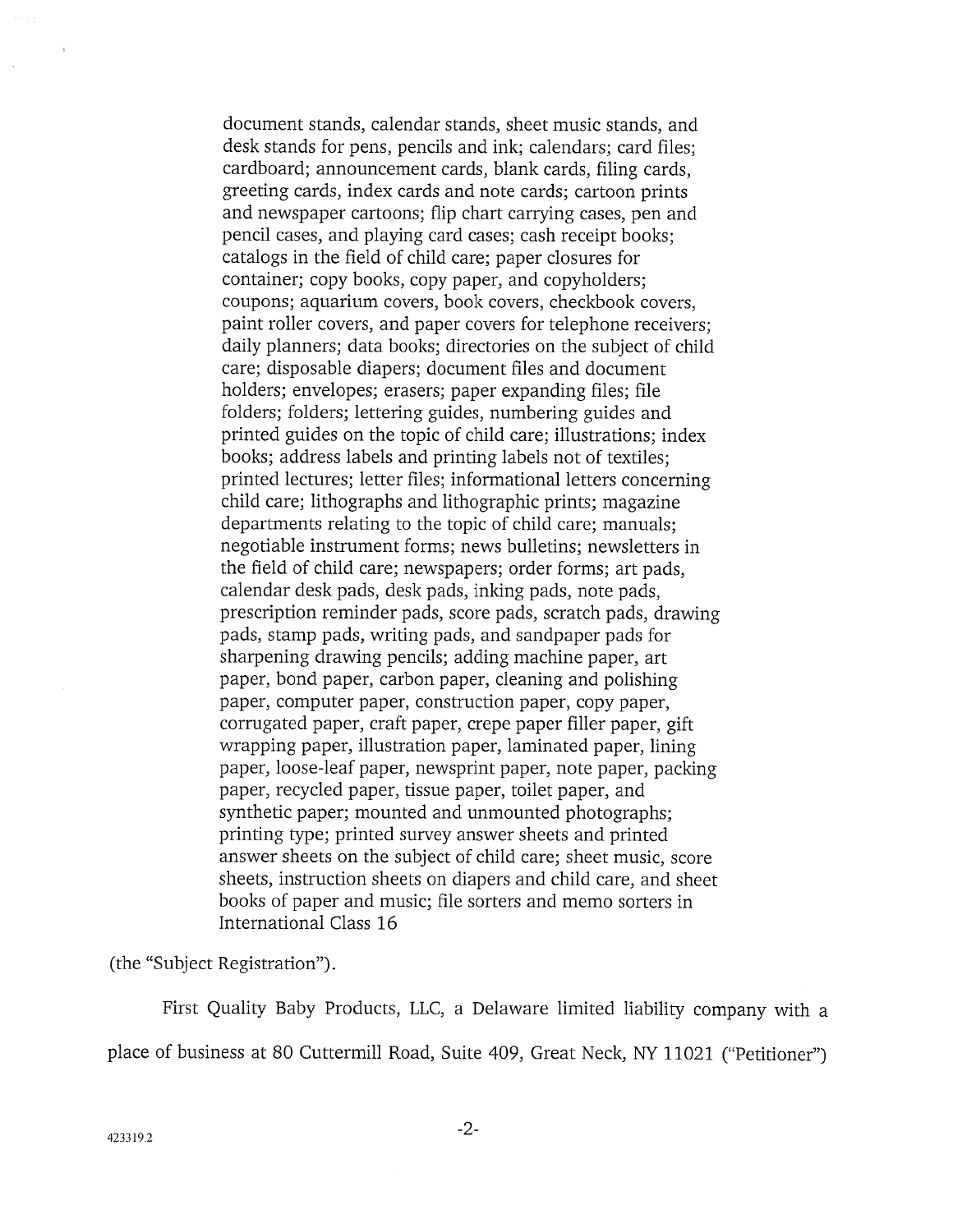believes that it is or will be damaged by the above-identified registration and therefore, petitions to cancel the same.

 $1.$ Petitioner, a Delaware limited liability company maintaining a place of business at 80 Cuttermill Road, Suite 409, Great Neck, NY 11021 ("Petitioner"), believes that it will be damaged by the continued registration of this trademark and hereby petitions to cancel the same.

 $2.$ Petitioner and its related companies are well established manufacturers and sellers of a variety of products, including baby diapers, incontinence products and feminine hygiene products.

 $3.$ Among the many marks owned by Petitioner is the well known mark CUTIES, which Petitioner, through itself and its predecessor-in-interest, has used in connection with baby diapers for more than ten years, since May 14, 1998 (the "CUTIES" Mark"). Petitioner, through itself and its predecessor-in-interest has also used the CUTIES Mark in connection with non-medicated baby wipes since October 18, 2002.

 $4.$ The CUTIES Mark is the subject of U.S. Trademark Reg. No. 2,881,901 of September 7, 2004, a copy of which is annexed hereto as Exhibit A (the "901 Registration").

5. The '901 Registration was filed on the basis of intent-to-use on August 25, 1997, and thus, Petitioner is accorded August 25, 1997 as its priority date.

6. The '901 Registration is in full force and effect and has never been abandoned.

 $-3-$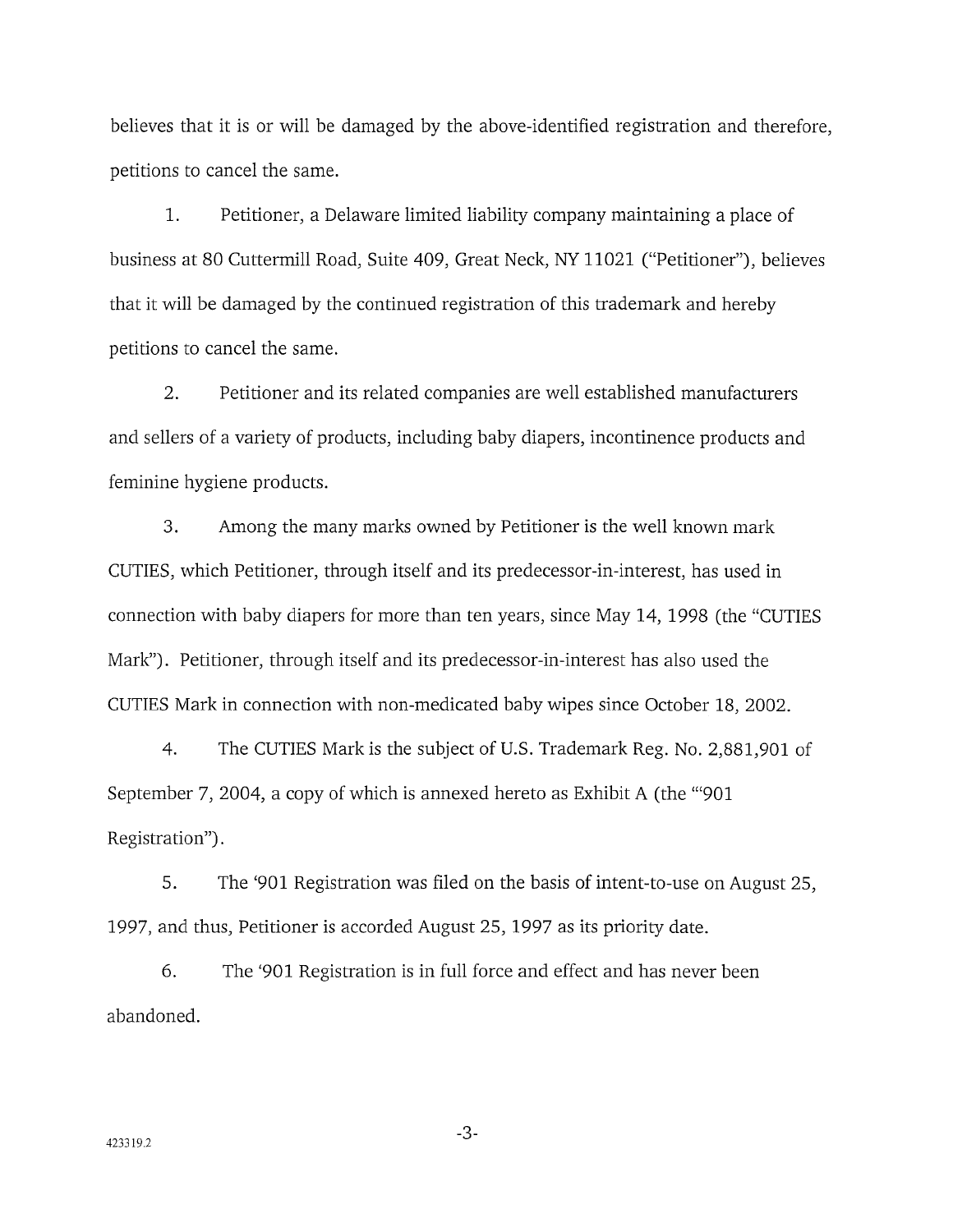7. The CUTIES Mark has been advertised to the trade and purchasing public and has been the subject of unsolicited media attention.

8. The CUTIES Mark, by reason of the high quality of the baby diapers and wipes sold under the Mark, has come to be known to the purchasing public as representing products of the highest quality.

9. Based on the foregoing, the CUTIES Mark has obtained secondary meaning, and the Mark and the goodwill associated therewith are of inestimable value to Petitioner.

10. Upon information and belief, long after Petitioner's predecessor-in-interest filed its intent-to-use Application for the CUTIES Mark which eventually matured into the '901 Registration, long after Petitioner's predecessor-in-interest commenced use of the CUTIES Mark in conjunction with baby diapers and obtained the '901 Registration, and long after the CUTIES Mark acquired secondary meaning, Registrant applied to register the mark CUTIE BABY in connection with a number of goods, including, most notably, diaper products - i.e., diapers, plastic bags for disposable diapers and instruction sheets on diapers (the "Subject Mark").

11. In the resulting Registration (the "Subject Registration"), the word "baby" is disclaimed.

12. The Subject Mark as applied to diaper products is confusingly similar to Petitioner's CUTIES Mark. The likelihood of confusion is particularly great since the diaper products are identical and closely related, and the marks are nearly identical - the only difference being that the Subject Mark appears in plural, and includes the purely descriptive, non-source identifying element, "baby."

423319.2

 $-4-$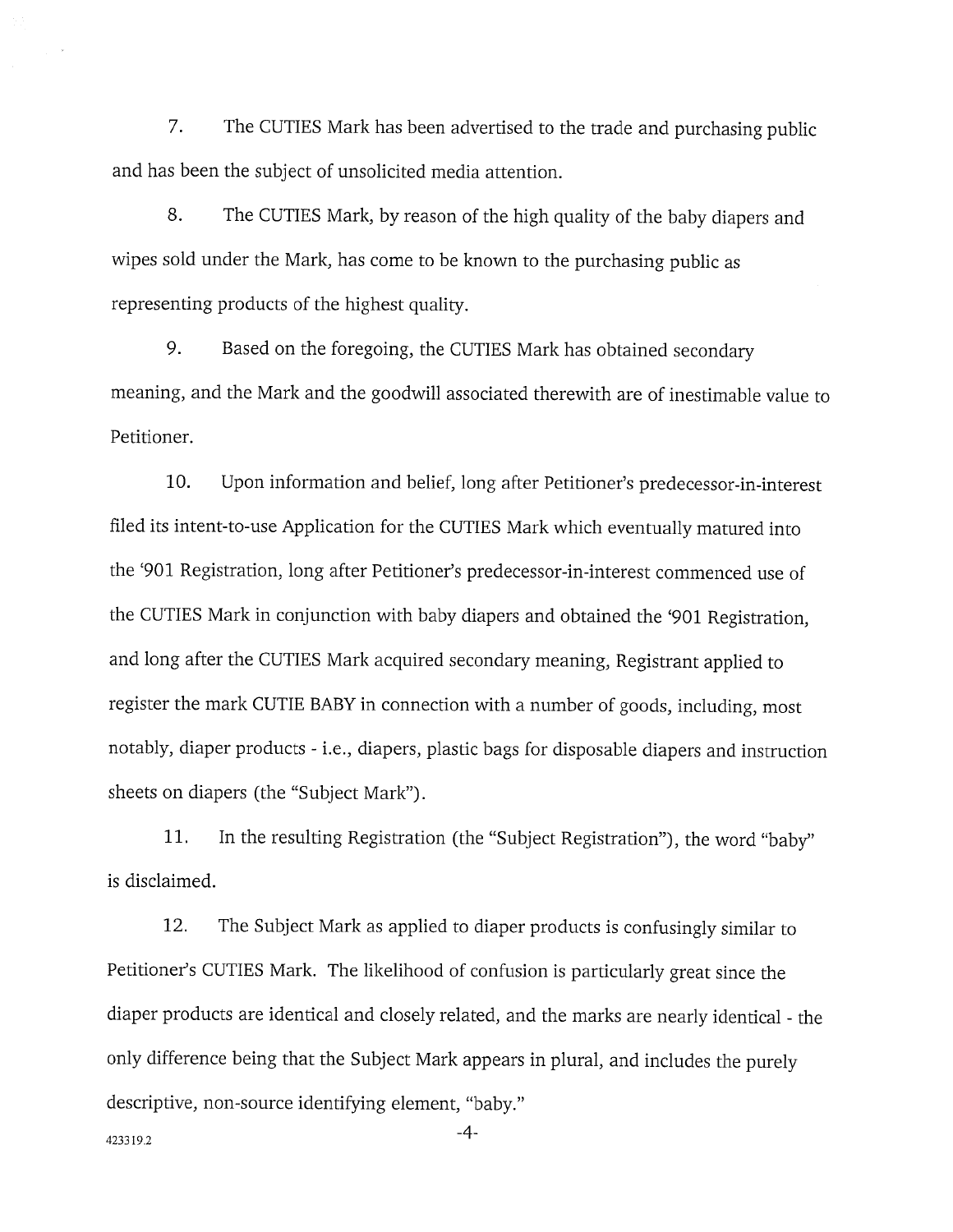13. Registrant's registration and/or use of the Subject Mark, in view of Petitioner's priority filing date and priority of use of the CUTIES Mark, is likely to cause confusion, to cause mistake or to deceive.

14. For at least the reasons stated herein, the continued registration of the Subject Registration is damaging and will continue to damage Petitioner.

15. Upon information and belief, Registrant has committed fraud on the Patent and Trademark Office in seeking to procure registration of the Subject Mark.

16. Specifically, upon information and belief, on or about January 23, 2003, when Registrant, through its counsel, filed its Amendment to Allege Use for the Application which eventually matured into the Subject Registration (the "Subject" Application"), it falsely stated that the Subject Mark was in use in commerce in connection with all the goods covered by the Subject Application.

17. Upon information and belief, at the time this false representation was made, Registrant knew or should have known that the Subject Mark was not being used in commerce with all the goods identified in the Subject Application.

18. Upon information and belief, Registrant's false representation was made with the intent to procure a registration.

19. Upon information and belief, Registrant's false representation was made with the intent to induce authorized agents of the U.S. Patent and Trademark Office to pass the Subject Application to publication, and reasonably relying upon the truth of said false statement, the U.S. Patent and Trademark Office did, in fact, pass the Subject Application to publication.

 $-5-$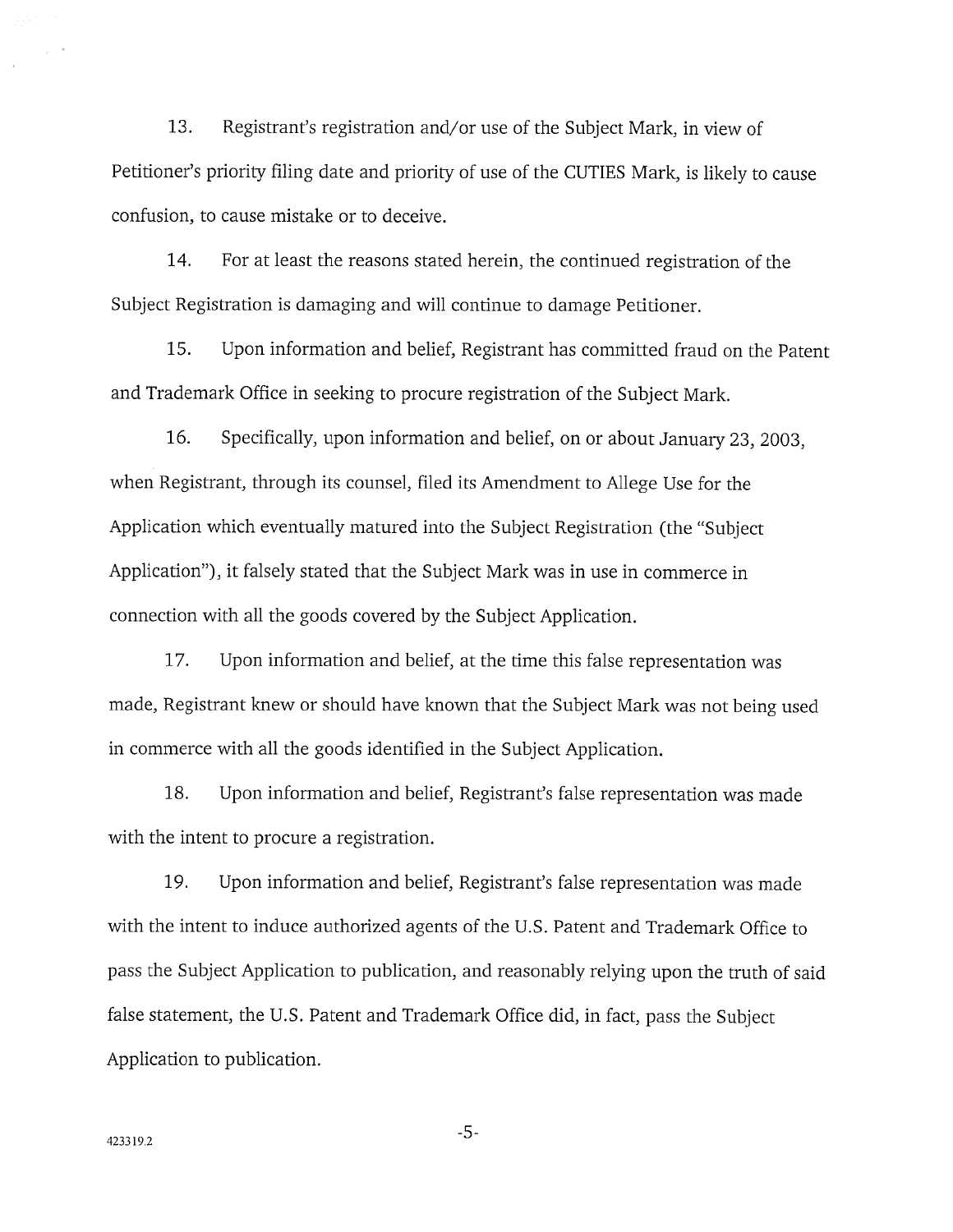Based on the foregoing, it is alleged that Registrant has committed fraud in 20. attempting to procure a registration for the Subject Mark, thus making the Subject Registration void.

21. For at least the reasons stated herein, the continued registration of the Subject Registration is damaging and will continue to damage Petitioner.

WHEREFORE, Petitioner prays that the within Petition be granted and U.S. Trademark Registration No. 2,782,232 be canceled.

Respectfully submitted,

AMSTER, ROTHSTEIN & EBENSTEIN LLP Attorneys for Petitioner 90 Park Avenue New York, New York 10016  $(212)$  336-8000

Dated: New York, New York May 1, 2009

 $By:$ 

Kenneth P./George Holly Pekowsky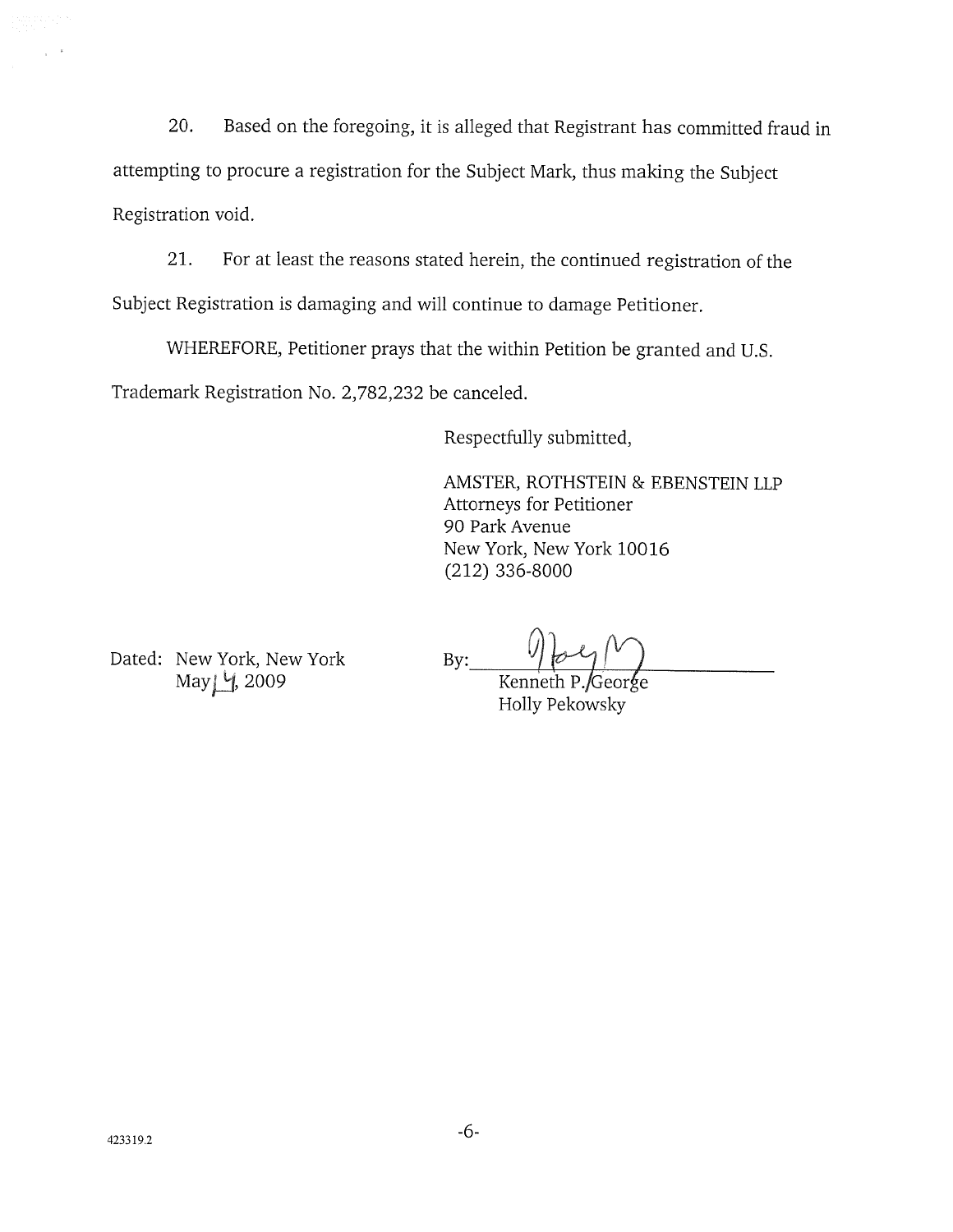## **CERTIFICATE OF SERVICE**

The undersigned hereby certifies that she is one of the attorneys for Petitioner in the above-captioned Cancellation proceeding and that on the date which appears below, she caused copies of the foregoing PETITION TO CANCEL to be served on Registrant and Registrant's listed counsel by Federal Express, postage pre-paid, as follows:

> ABS International Division, S.A. de C.V. Sigma No. 9235 Parque Industrial Mitras Garza Garcia, N.L. 66000 Mexico

Nicole B. Emmons, Esq. Baker & McKenzie 2300 Trammell Crow Center 2001 Ross Avenue Dallas TX 75201

 $\frac{(\bigwedge_{\mathcal{D}} e)}{\text{Holly Pekowsky}}$ 

Dated: New York, New York May | Y, 2009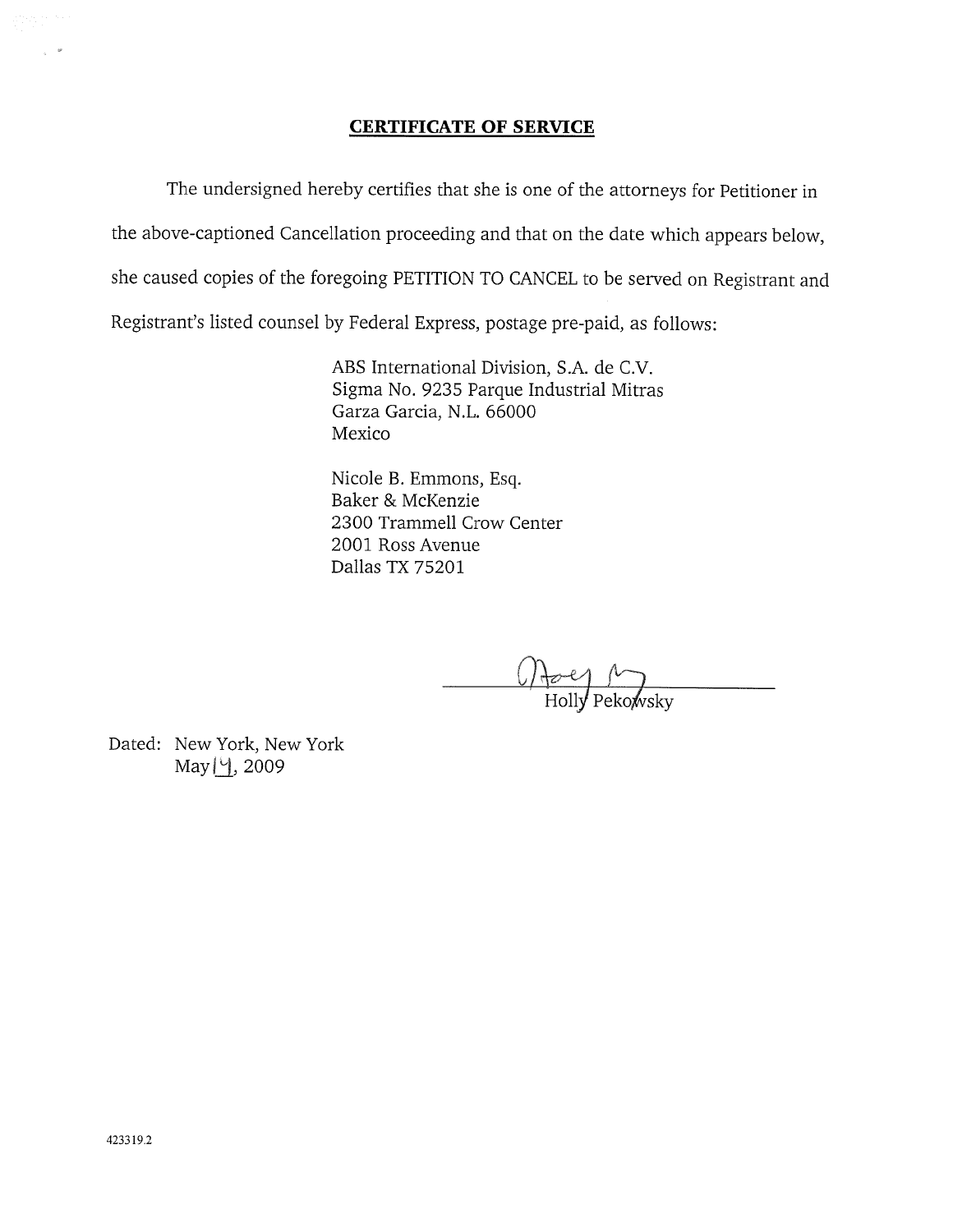# **EXHIBIT A**